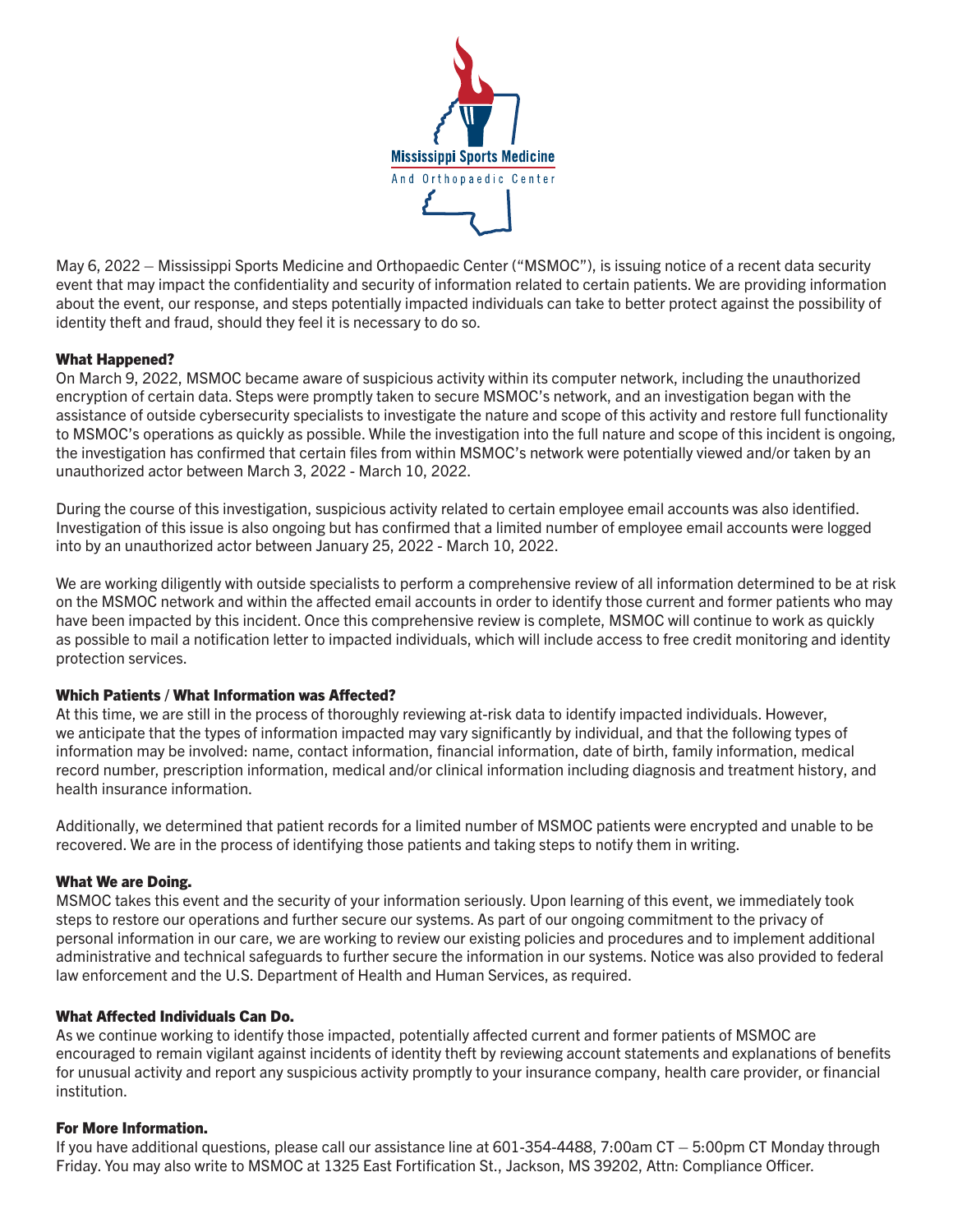#### STEPS YOU CAN TAKE TO HELP PROTECT YOUR INFORMATION

#### Monitor Your Accounts

Under U.S. law, a consumer is entitled to one free credit report annually from each of the three major credit reporting bureaus, Equifax, Experian, and TransUnion. To order your free credit report, visit www.annualcreditreport.com or call, toll-free, 1-877- 322-8228. You may also directly contact the three major credit reporting bureaus listed below to request a free copy of your credit report.

Consumers have the right to place an initial or extended "fraud alert" on a credit file at no cost. An initial fraud alert is a oneyear alert that is placed on a consumer's credit file. Upon seeing a fraud alert display on a consumer's credit file, a business is required to take steps to verify the consumer's identity before extending new credit. If you are a victim of identity theft, you are entitled to an extended fraud alert, which is a fraud alert lasting seven years. Should you wish to place a fraud alert, please contact any one of the three major credit reporting bureaus listed below.

As an alternative to a fraud alert, consumers have the right to place a "credit freeze" on a credit report, which will prohibit a credit bureau from releasing information in the credit report without the consumer's express authorization. The credit freeze is designed to prevent credit, loans, and services from being approved in your name without your consent. However, you should be aware that using a credit freeze to take control over who gets access to the personal and financial information in your credit report may delay, interfere with, or prohibit the timely approval of any subsequent request or application you make regarding a new loan, credit, mortgage, or any other account involving the extension of credit. Pursuant to federal law, you cannot be charged to place or lift a credit freeze on your credit report. To request a security freeze, you will need to provide the following information:

- 1. Full name (including middle initial as well as Jr., Sr., II, III, etc.);
- 2. Social Security number;
- 3. Date of birth;
- 4. Addresses for the prior two to five years;
- 5. Proof of current address, such as a current utility bill or telephone bill;
- 6. A legible photocopy of a government-issued identification card (state driver's license or ID card, military identification, etc.); and
- 7. A copy of either the police report, investigative report, or complaint to a law enforcement agency concerning identity theft if you are a victim of identity theft.

#### Should you wish to place a fraud alert or credit freeze, please contact the three major credit reporting bureaus listed below:

| <b>EQUIFAX</b>                                                   | <b>EXPERIAN</b>                                           | <b>TRANSUNION</b>                                            |
|------------------------------------------------------------------|-----------------------------------------------------------|--------------------------------------------------------------|
| https://www.equifax.com/personal/<br>credit-report-services/     | https://www.experian.com/help/                            | https://www.transunion.com/credit-<br>help                   |
| 1.888.298.0045                                                   | 1.888.397.3742                                            | 1.833.395.6938                                               |
| Equifax Fraud Alert, P.O. Box 105069<br>Atlanta, GA 30348-5069   | Experian Fraud Alert, P.O. Box 9554,<br>Allen, TX 75013   | TransUnion Fraud Alert, P.O. Box<br>2000, Chester, PA 19016  |
| Equifax Credit Freeze, P.O. Box<br>105788 Atlanta, GA 30348-5788 | Experian Credit Freeze, P.O. Box<br>9554, Allen, TX 75013 | TransUnion Credit Freeze, P.O. Box<br>160, Woodlyn, PA 19094 |